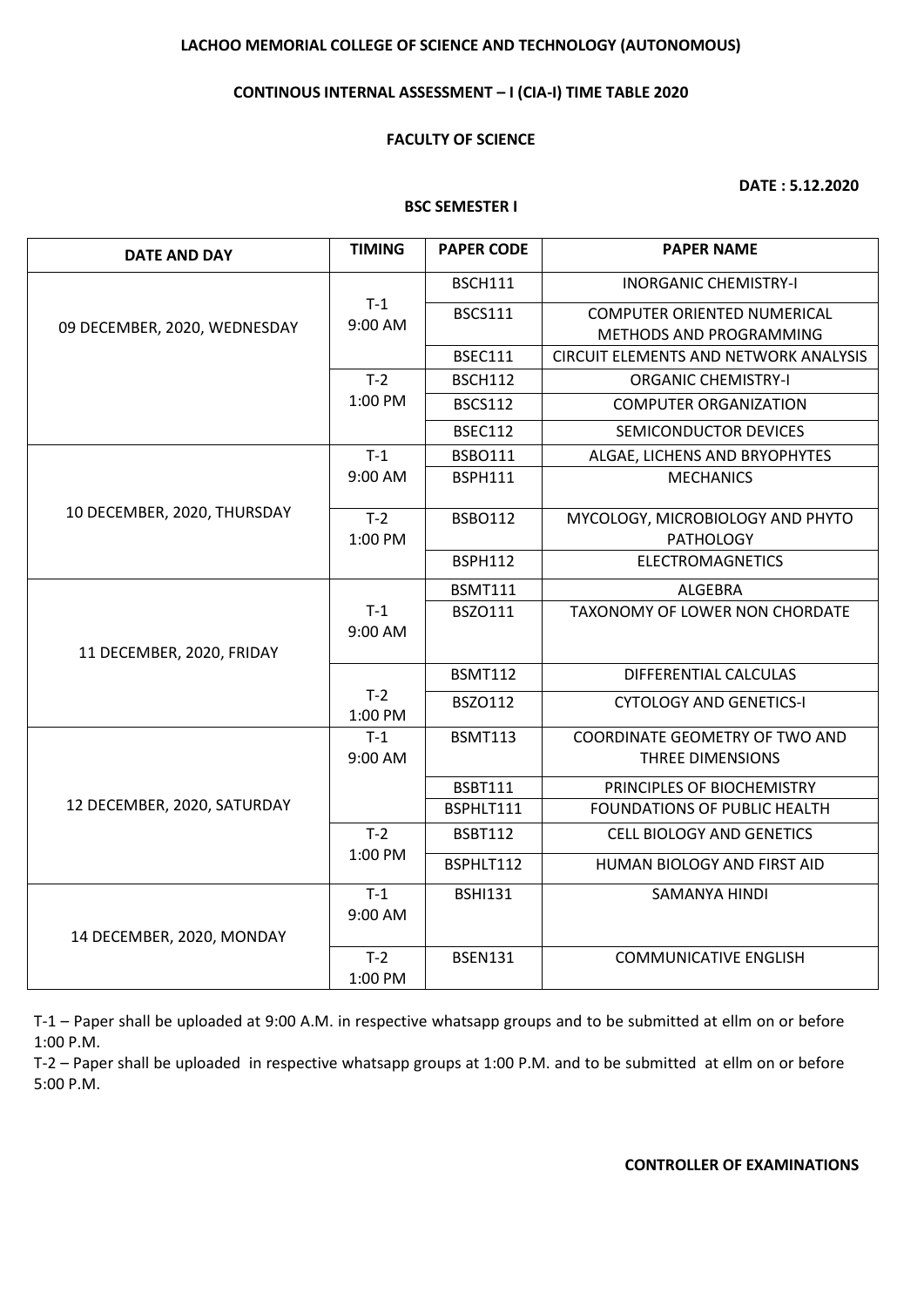# **LACHOO MEMORIAL COLLEGE OF SCIENCE AND TECHNOLOGY (AUTONOMOUS)**

# **CONTINOUS INTERNAL ASSESSMENT – I (CIA-I) TIME TABLE 2020**

## **FACULTY OF SCIENCE**

**DATE : 07.12.2020**

### **BSC SEMESTER III**

| DATE AND DAY                 | <b>TIMING</b>    | <b>PAPER</b><br><b>CODE</b> | <b>PAPER NAME</b>                                                 |
|------------------------------|------------------|-----------------------------|-------------------------------------------------------------------|
|                              |                  |                             |                                                                   |
| 09 DECEMBER, 2020, WEDNESDAY | $T-1$            | <b>BSBO311</b>              | ANATOMY OF ANGIOSPERMS, ECONOMIC<br><b>BOTANY AND ETHNOBOTANY</b> |
|                              | 9:00 AM          | <b>BSPH311</b>              | STATISTICAL AND THERMAL PHYSICS                                   |
|                              | $T-2$            | <b>BSBO312</b>              | CELL AND MOLECULAR BIOLOGY                                        |
|                              | 1:00 PM          |                             |                                                                   |
|                              |                  | BSPH312A                    | ELECTRONIC DEVICES AND CIRCUITS                                   |
|                              |                  | BSPH312B                    | DATA COMMUNICATION AND NETWORKING                                 |
|                              |                  | <b>BSCH311</b>              | <b>INORGANIC CHEMISTRY II</b>                                     |
|                              | $T-1$            | <b>BSCS311</b>              | <b>WEB DESIGN</b>                                                 |
|                              | 9:00 AM          | <b>BSEC311</b>              | <b>FEEDBACK SYSTEMS</b>                                           |
| 10 DECEMBER, 2020, THURSDAY  |                  | <b>BSCH312</b>              | PHYSICAL CHEMISTRY II                                             |
|                              | $T-2$            | <b>BSCS312</b>              | <b>OPERATING SYSTEM</b>                                           |
|                              | 1:00 PM          | <b>BSEC312</b>              | <b>COMMUNICATION ELECTRONICS</b>                                  |
| 11 DECEMBER, 2020, FRIDAY    |                  | <b>BSMT311</b>              | PARTIAL DIFFERENTIAL EQUATION AND                                 |
|                              | $T-1$            |                             | <b>LAPLACE TRANSFORMS</b>                                         |
|                              | 9:00 AM          | BSZO311                     | <b>BIOLOGY OF CHORDATES</b>                                       |
|                              |                  | <b>BSMT312</b>              | <b>NUMERICAL ANALYSIS</b>                                         |
|                              | $T-2$<br>1:00 PM | <b>BSZO312</b>              | <b>IMMUNOLOGY AND MICROBIOLOGY</b>                                |
| 12 DECEMBER, 2020, SATURDAY  | $T-1$            | <b>BSMT313</b>              | <b>DYNAMICS OF A PARTICLE</b>                                     |
|                              | 9:00 AM          | <b>BSBT311</b>              | <b>BIOPHYSICS AND INSTRUMENTATION</b>                             |
|                              |                  | BSPHLT311                   | EPIDEMIOLOGY II                                                   |
|                              |                  | <b>BSBT312</b>              | BIOLOGY OF THE IMMUNE SYSTEM                                      |
|                              | $T-2$<br>1:00 PM | BSPHLT312                   | <b>BIOSTATISTICS AND HEALTH INFORMATICS</b>                       |
| 14 DECEMBER, 2020, MONDAY    | $T-1$<br>9:00 AM | <b>BSES331</b>              | <b>ENVIROMENTAL STUDIES</b>                                       |

T-1 – Paper shall be uploaded at 9:00 A.M. in respective whatsapp groups and to be submitted at ellm on or before 1:00 P.M.

T-2 – Paper shall be uploaded in respective whatsapp groups at 1:00 P.M. and to be submitted at ellm on or before 5:00 P.M.

**CONTROLLER OF EXAMINATIONS**